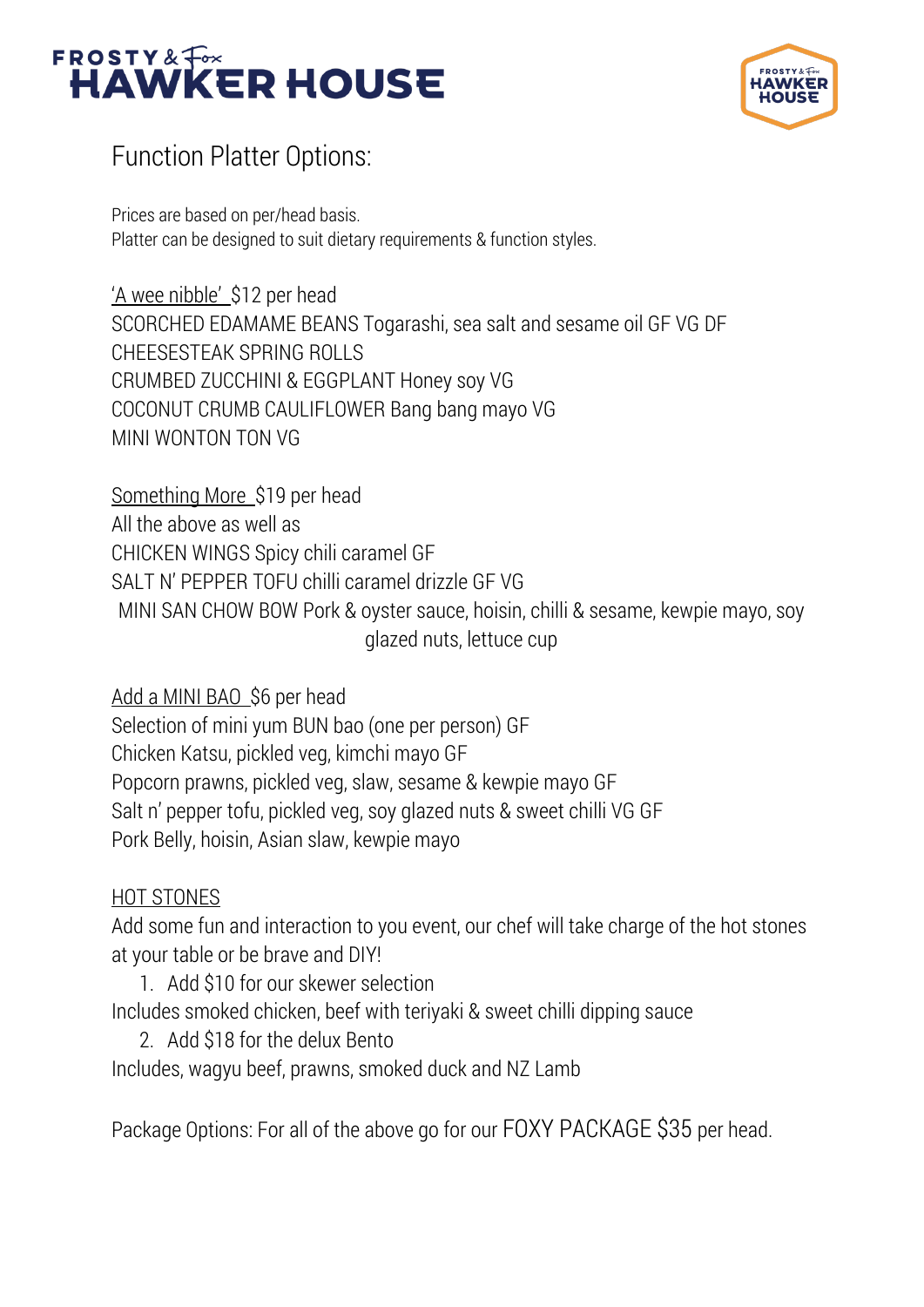

SET MENU'S CAN BE ADJUSTED TO SUIT DIETRY NEEDS & REQUESTS JUST TELL US WHAT SUITS YOU AND WE CAN CHANGE MENUS TO SUIT!

> Min 10 persons Max 30 seated Pre-order requested where possible  $\odot$

> > SET MENU 1 \$49 per head

Selection of Street Food to start Platters down the tables CHEESESTEAK SPRING ROLLS CRUMBED ZUCCHINI & EGGPLANT Honey soy VG COCONUT CRUMB CAULIFLOWER Bang bang mayo VG MINI WONTON VG

MAINS

Pick one of the following: STICKY PORK RIBS Umami BBQ sauce, peanut granola & fries GF DF CHICKY BAO BURGER Chicken katsu, pickled veg, sliced cucumber, kimchi mayo & salsa in a bao bun with fries TOFU BAO BURGER Salt n' pepper tofu, pickled veg, Asian slaw, soy glazed nuts & sweet chilli VG GF HOT STONE SKEWERS (6) Beef skewers finished on the hot stone with teriyaki & sweet chilli dipping sauces served with jasmine rice & stir fry veg DESSERT FOXY SUNDAES Vanilla ice cream, choc brownie, salted caramel, Reece's peanut butter pieces, crushed Oreo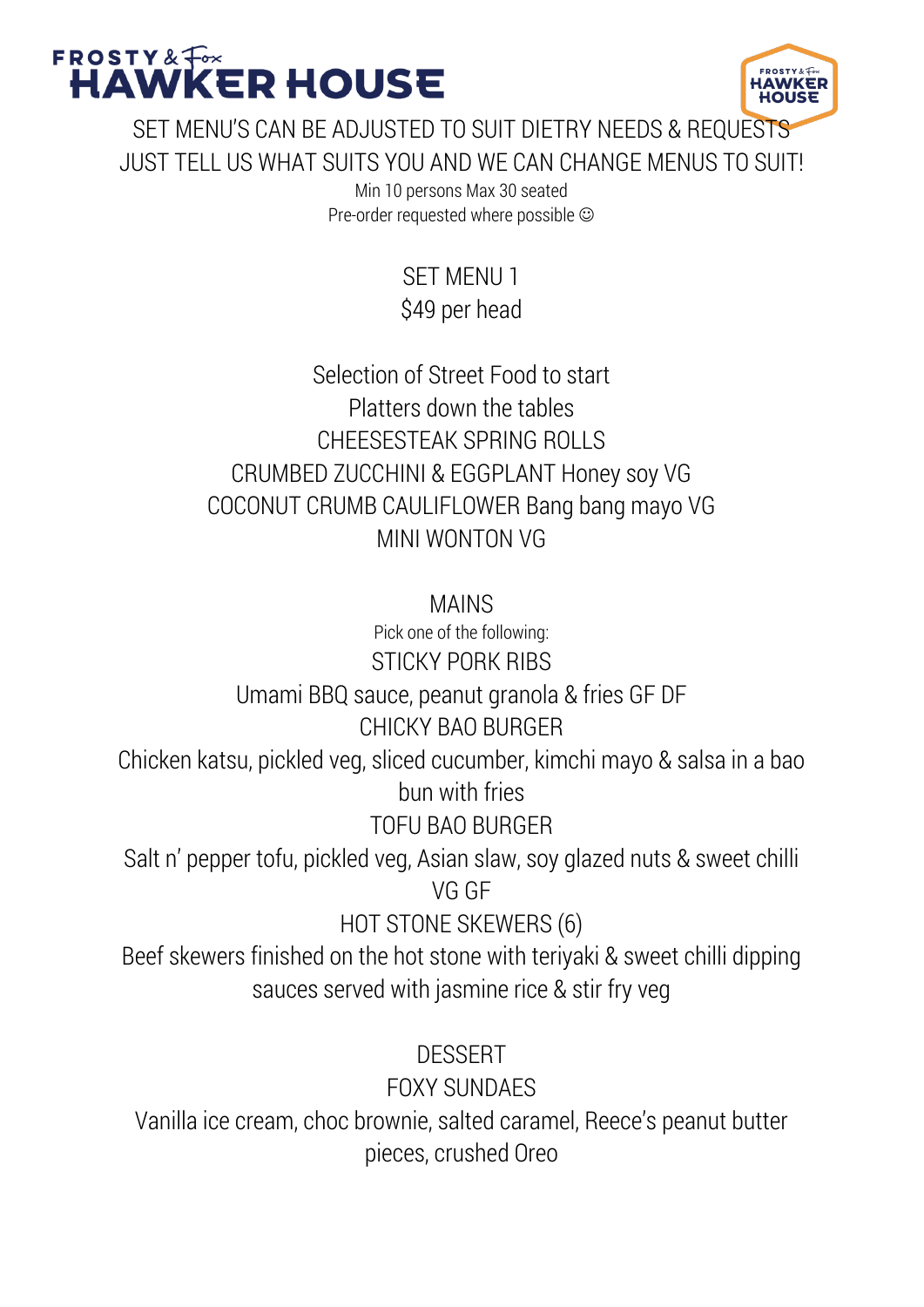



SET MENU TWO \$59 per Head

Selection of Street Food to start CHEESESTEAK SPRING ROLLS CRUMBED ZUCCHINI & EGGPLANT Honey soy VG COCONUT CRUMB CAULIFLOWER Bang bang mayo VG CHICKEN WINGS Crispy fried Chicken Wings with Spicy chili caramel

MAINS

Pick one of the following: THAI GREEN CHICKEN CURRY Bamboo shoots, seasonal veg, steamed jasmine rice, crispy shallots & toasted coconut GF DF WAGYU BEEF STONEGRILL Beef wagyu rump, best end cut, on the hot stone with dirty rice & seasonal veg GF SALT N' PEPPER TOFU Stir fry vegetables, steamed jasmine rice, chilli caramel drizzle GF VG

One more here

DESSERT Pick one of the following: CHOCOLATE CHEESECAKE, berry compote, sweetened cream FOXY SUNDAES Vanilla ice cream, choc brownie, salted caramel, Reece's peanut butter pieces, crushed Oreo